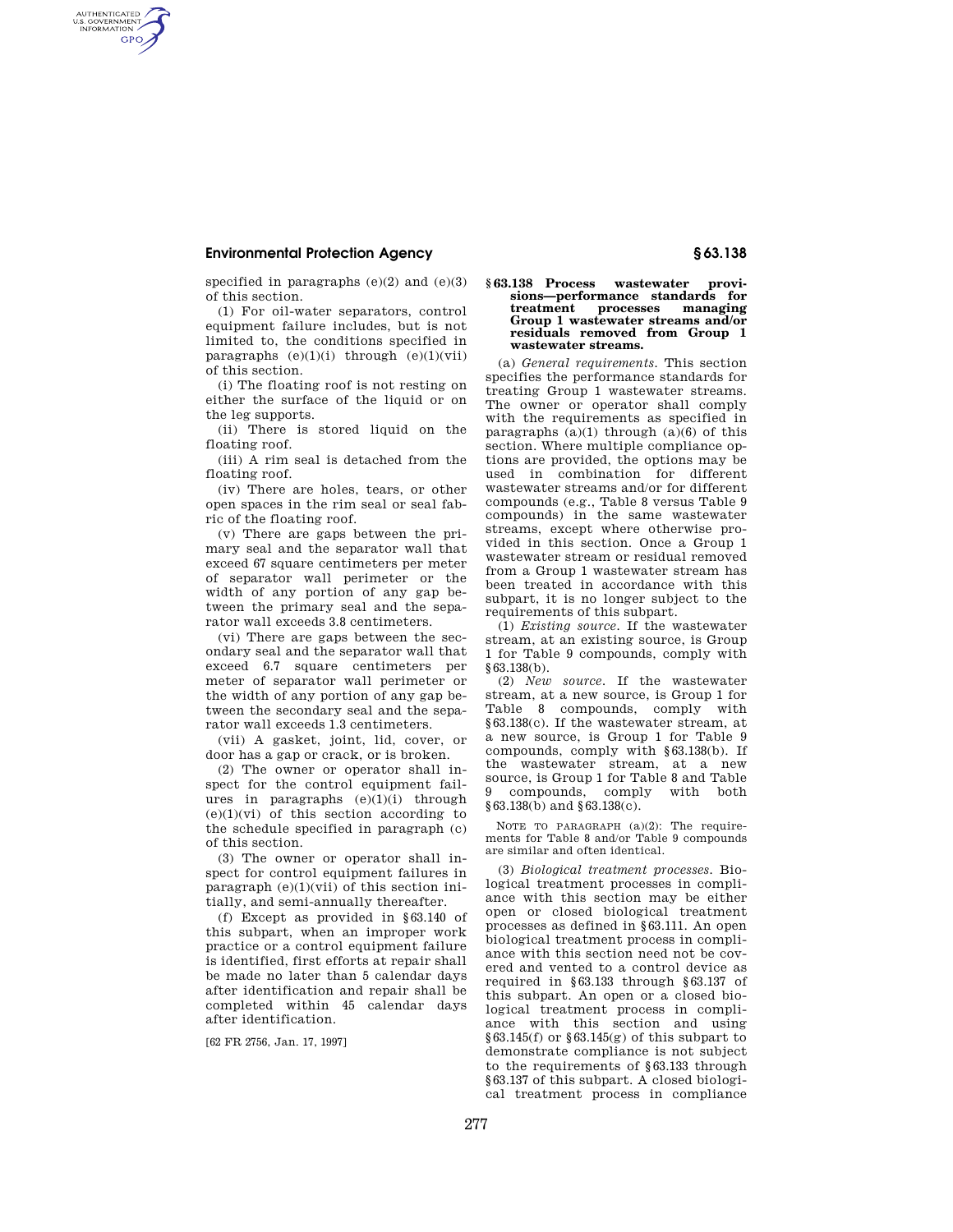with this section and using §63.145(e) of this subpart to demonstrate compliance shall comply with the requirements of §63.133 through §63.137 of this subpart. Waste management units upstream of an open or closed biological treatment process shall meet the requirements of §63.133 through §63.137 of this subpart, as applicable.

(4) *Performance tests and design evaluations.* If design steam stripper option (§63.138(d)) or Resource Conservation and Recovery Act (RCRA) option (§63.138(h)) is selected to comply with this section, neither a design evaluation nor a performance test is required. For any other non-biological treatment process, and for closed biological treatment processes as defined in §63.111 of this subpart, the owner or operator shall conduct either a design evaluation as specified in §63.138(j), or a performance test as specified in §63.145, of this subpart. For each open biological treatment process as defined in §63.111 of this subpart, the owner or operator shall conduct a performance test as specified in §63.145 of this subpart.

NOTE TO PARAGRAPH (a)(4): Some open biological treatment processes may not require a performance test. Refer to §63.145(h) and table 36 of this subpart to determine whether the biological treatment process meets the criteria that exempt the owner or operator from conducting a performance test.

(5) *Control device requirements.* When gases are vented from the treatment process, the owner or operator shall comply with the applicable control device requirements specified in §63.139 and §63.145 (i) and (j), and the applicable leak inspection provisions specified in §63.148, of this subpart. This requirement does not apply to any open biological treatment process that meets the mass removal requirements. Vents from anaerobic biological treatment processes may be routed through hardpiping to a fuel gas system.

(6) *Residuals: general.* When residuals result from treating Group 1 wastewater streams, the owner or operator shall comply with the requirements for residuals specified in §63.138(k) of this subpart.

(7) *Treatment using a series of treatment processes.* In all cases where the wastewater provisions in this subpart allow or require the use of a treatment

**§ 63.138 40 CFR Ch. I (7–1–10 Edition)** 

process or control device to comply with emissions limitations, the owner or operator may use multiple treatment processes or control devices, respectively. For combinations of treatment processes where the wastewater stream is conveyed by hard-piping, the owner or operator shall comply with either the requirements of paragraph  $(a)(7)(i)$  or  $(a)(7)(ii)$  of this section. For combinations of treatment processes where the wastewater stream is not conveyed by hard-piping, the owner or operator shall comply with the requirements of paragraph  $(a)(7)(ii)$  of this section. For combinations of control devices, the owner or operator shall comply with the requirements of paragraph  $(a)(7)(i)$  of this section.

(i)(A) For combinations of treatment processes, the wastewater stream shall be conveyed by hard-piping between the treatment processes. For combinations of control devices, the vented gas stream shall be conveyed by hard-piping between the control devices.

(B) For combinations of treatment processes, each treatment process shall meet the applicable requirements of §63.133 through §63.137 of this subpart except as provided in paragraph  $(a)(3)$ of this section.

(C) The owner or operator shall identify, and keep a record of, the combination of treatment processes or of control devices, including identification of the first and last treatment process or control device. The owner or operator shall include this information as part of the treatment process description reported in the Notification of Compliance Status.

(D) The performance test or design evaluation shall determine compliance across the combination of treatment processes or control devices. If a performance test is conducted, the "inlet" shall be the point at which the wastewater stream or residual enters the first treatment process, or the vented gas stream enters the first control device. The ''outlet'' shall be the point at which the treated wastewater stream exits the last treatment process, or the vented gas stream exits the last control device.

(ii)(A) For combinations of treatment processes, each treatment process shall meet the applicable requirements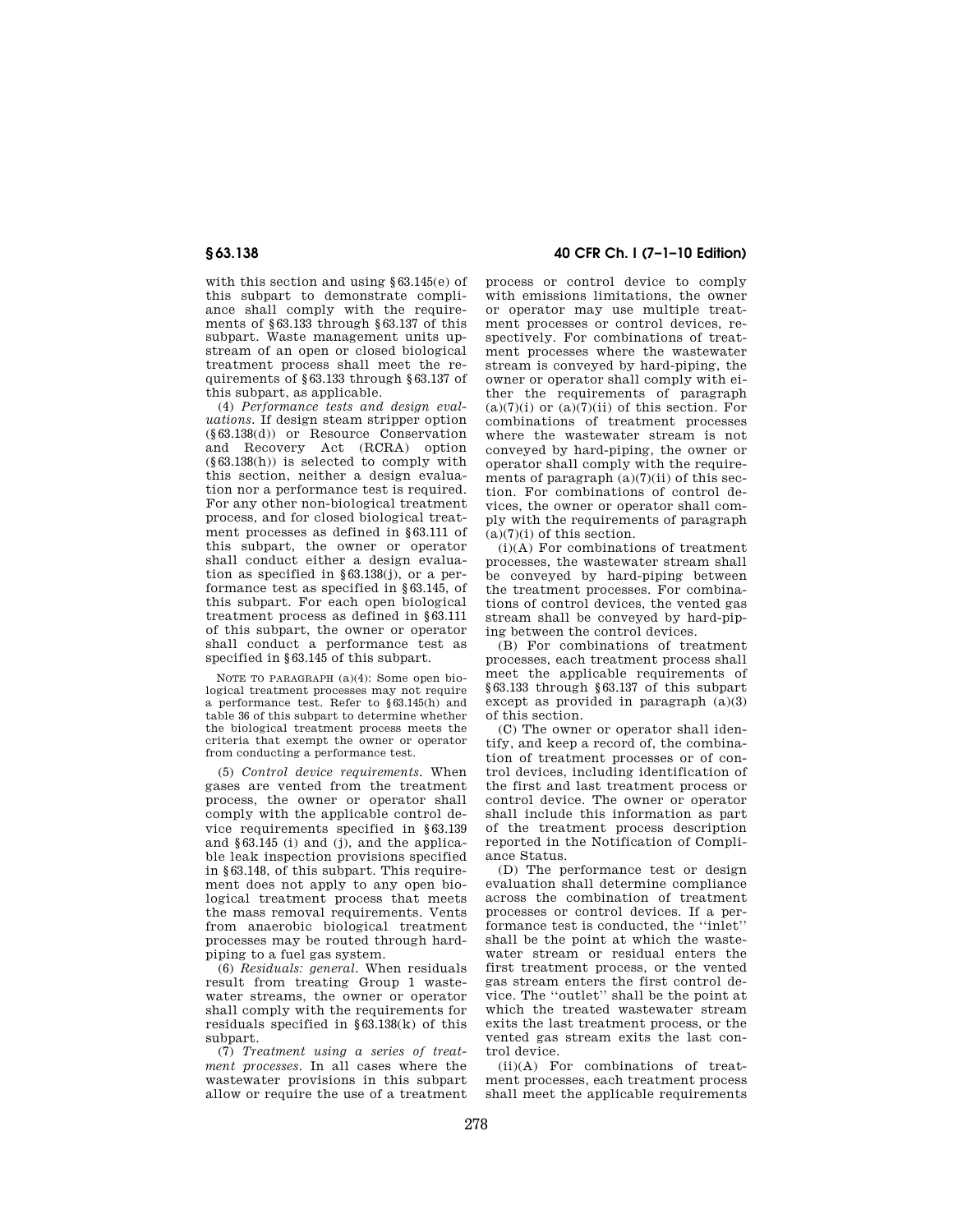of §63.133 through §63.137 of this subpart except as provided in paragraph  $(a)(3)$  of this section.

(B) The owner or operator shall identify, and keep a record of, the combination of treatment processes, including identification of the first and last treatment process. The owner or operator shall include this information as part of the treatment process description reported in the Notification of Compliance Status.

(C) The owner or operator shall determine the mass removed or destroyed by each treatment process. The performance test or design evaluation shall determine compliance for the combination of treatment processes by adding together the mass removed or destroyed by each treatment process.

(b) *Control options: Group 1 wastewater streams for Table 9 compounds.* The owner or operator shall comply with either paragraph  $(b)(1)$  or  $(b)(2)$  of this section for the control of Table 9 compounds at new or existing sources.

(1) *50 ppmw concentration option.* The owner or operator shall comply with paragraphs  $(b)(1)(i)$  and  $(b)(1)(ii)$  of this section.

(i) Reduce, by removal or destruction, the total concentration of Table 9 compounds to a level less than 50 parts per million by weight as determined by the procedures specified in §63.145(b) of this subpart.

(ii) This option shall not be used when the treatment process is a biological treatment process. This option shall not be used when the wastewater stream is designated as a Group 1 wastewater stream as specified in §63.132(e). Dilution shall not be used to achieve compliance with this option.

(2) *Other compliance options.* Comply with the requirements specified in any one of paragraphs (d), (e), (f), (g), (h), or (i) of this section.

(c) *Control options: Group 1 wastewater streams for Table 8 compounds.* The owner or operator shall comply with either paragraph  $(c)(1)$  or  $(c)(2)$  of this section for the control of Table 8 compounds at new sources.

(1) *10 ppmw concentration option.* The owner or operator shall comply with paragraphs  $(c)(1)(i)$  and  $(c)(1)(ii)$  of this section.

(i) Reduce, by removal or destruction, the concentration of the individual Table 8 compounds to a level less than 10 parts per million by weight as determined in the procedures specified in §63.145(b) of this subpart.

(ii) This option shall not be used when the treatment process is a biological treatment process. This option shall not be used when the wastewater stream is designated as a Group 1 wastewater stream as specified in §63.132(e). Dilution shall not be used to achieve compliance with this option.

(2) *Other compliance options.* Comply with the requirements specified in any one of paragraphs (d), (e), (f), (g), (h), or (i) of this section.

(d) *Design steam stripper option.* The owner or operator shall operate and maintain a steam stripper that meets the requirements of paragraphs  $(d)(1)$ through (d)(6) of this section.

(1) Minimum active column height of 5 meters,

(2) Countercurrent flow configuration with a minimum of 10 actual trays,

(3) Minimum steam flow rate of 0.04 kilograms of steam per liter of wastewater feed within the column,

(4) Minimum wastewater feed temperature to the steam stripper of 95 °C, or minimum column operating temperature of 95 °C,

(5) Maximum liquid loading of 67,100 liters per hour per square meter, and

(6) Operate at nominal atmospheric pressure.

(e) *Percent mass removal/destruction option.* The owner or operator of a new or existing source shall comply with paragraph  $(e)(1)$  or  $(e)(2)$  of this section for control of Table 8 and/or Table 9 com-<br>nounds for Group 1 wastewater pounds for  $Group \quad 1$ streams. This option shall not be used for biological treatment processes.

(1) *Reduce mass flow rate of Table 8 and/or Table 9 compounds by 99 percent.*  For wastewater streams that are Group 1, the owner or operator shall reduce, by removal or destruction, the mass flow rate of Table 8 and/or Table 9 compounds by 99 percent or more. The removal/destruction efficiency shall be determined by the procedures specified in §63.145(c), for noncombustion processes, or §63.145(d), for combustion processes.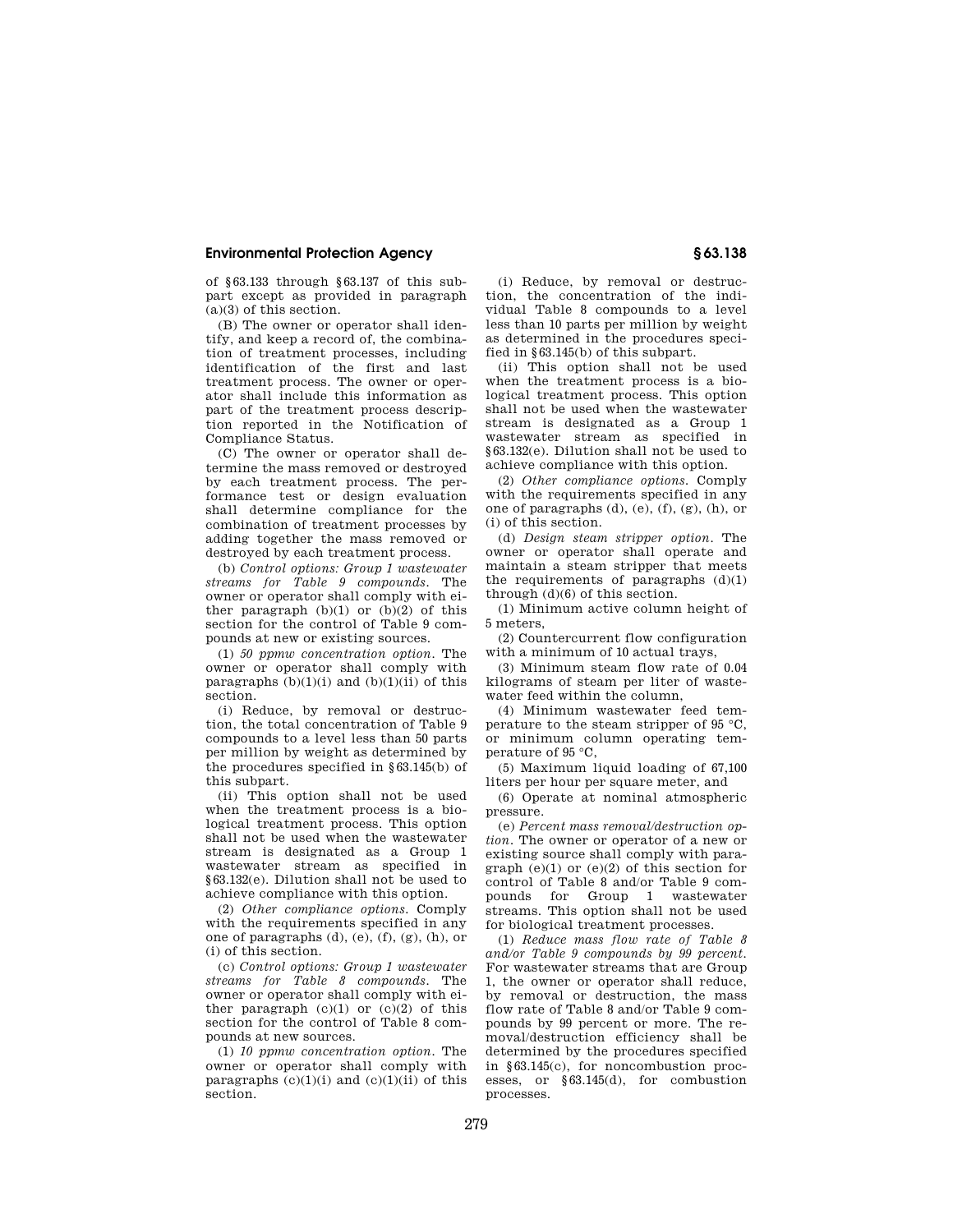(2) *Reduce mass flow rate of Table 8 and/or Table 9 compounds by Fr value.*  For wastewater streams that are Group 1 for Table 8 and/or Table 9 compounds, the owner or operator shall reduce, by removal or destruction, the mass flow rate by at least the fraction removal (Fr) values specified in Table 9 of this subpart. (The Fr values for Table 8 compounds are all 0.99.) The removal/ destruction efficiency shall be determined by the procedures specified in §63.145(c), for noncombustion treatment processes, or §63.145(d), for combustion treatment processes.

(f) *Required mass removal (RMR) option.* The owner or operator shall achieve the required mass removal (RMR) of Table 8 compounds at a new source for a wastewater stream that is Group 1 for Table 8 compounds and/or of Table 9 compounds at a new or existing source for a wastewater stream that is Group 1 for Table 9 compounds. For nonbiological treatment processes compliance shall be determined using the procedures specified in §63.145(e) of this subpart. For aerobic biological treatment processes compliance shall be determined using the procedures specified in §63.145 (e) or (f) of this subpart. For closed anaerobic biological treatment processes compliance shall be determined using the procedures specified in §63.145(e) of this subpart. For open biological treatment processes compliance shall be determined using the procedures specified in §63.145(f) of this subpart.

(g) *95-percent RMR option, for biological treatment processes.* The owner or operator of a new or existing source using biological treatment for at least one wastewater stream that is Group 1 for Table 9 compounds shall achieve a RMR of at least 95 percent for all Table 9 compounds. The owner or operator of a new source using biological treatment for at least one wastewater stream that is Group 1 for Table 8 compounds shall achieve a RMR of at least 95 percent for all Table 8 compounds. All Group 1 and Group 2 wastewater streams entering a biological treatment unit that are from chemical manufacturing process units subject to subpart F shall be included in the demonstration of the 95-percent mass removal. The owner or operator shall

**§ 63.138 40 CFR Ch. I (7–1–10 Edition)** 

comply with paragraphs (g)(1) through  $(g)(4)$  of this section.

(1) Except as provided in paragraph  $(g)(4)$  of this section, the owner or operator shall ensure that all Group 1 and Group 2 wastewater streams from chemical manufacturing process units subject to this rule entering a biological treatment unit are treated to destroy at least 95-percent total mass of all Table 8 and/or Table 9 compounds.

(2) For open biological treatment processes compliance shall be determined using the procedures specified in §63.145(g) of this subpart. For closed aerobic biological treatment processes compliance shall be determined using the procedures specified in §63.145 (e) or (g) of this subpart. For closed anaerobic biological treatment processes compliance shall be determined using the procedures specified in §63.145(e) of this subpart.

(3) For each treatment process or waste management unit that receives, manages, or treats wastewater streams subject to this paragraph, from the point of determination of each Group 1 or Group 2 wastewater stream to the biological treatment unit, the owner or operator shall comply with §§63.133 through §63.137 of this subpart for control of air emissions. When complying with this paragraph, the term Group 1, whether used alone or in combination with other terms, in §63.133 through §63.137 of this subpart shall mean both Group 1 and Group 2.

(4) If a wastewater stream is in compliance with the requirements in paragraph  $(b)(1)$ ,  $(c)(1)$ ,  $(d)$ ,  $(e)$ ,  $(f)$ , or  $(h)$  of this section before entering the biological treatment unit, the hazardous air pollutants mass of that wastewater is not required to be included in the total mass flow rate entering the biological treatment unit for the purpose of demonstrating compliance.

(h) *Treatment in a RCRA unit option.*  The owner or operator shall treat the wastewater stream or residual in a unit identified in, and complying with, paragraph  $(h)(1)$ ,  $(h)(2)$ , or  $(h)(3)$  of this section. These units are exempt from the design evaluation or performance<br>tests requirements specified in requirements  $§63.138(a)(3)$  and  $§63.138(i)$  of this subpart, and from the monitoring requirements specified in  $\S 63.132(a)(2)(iii)$  and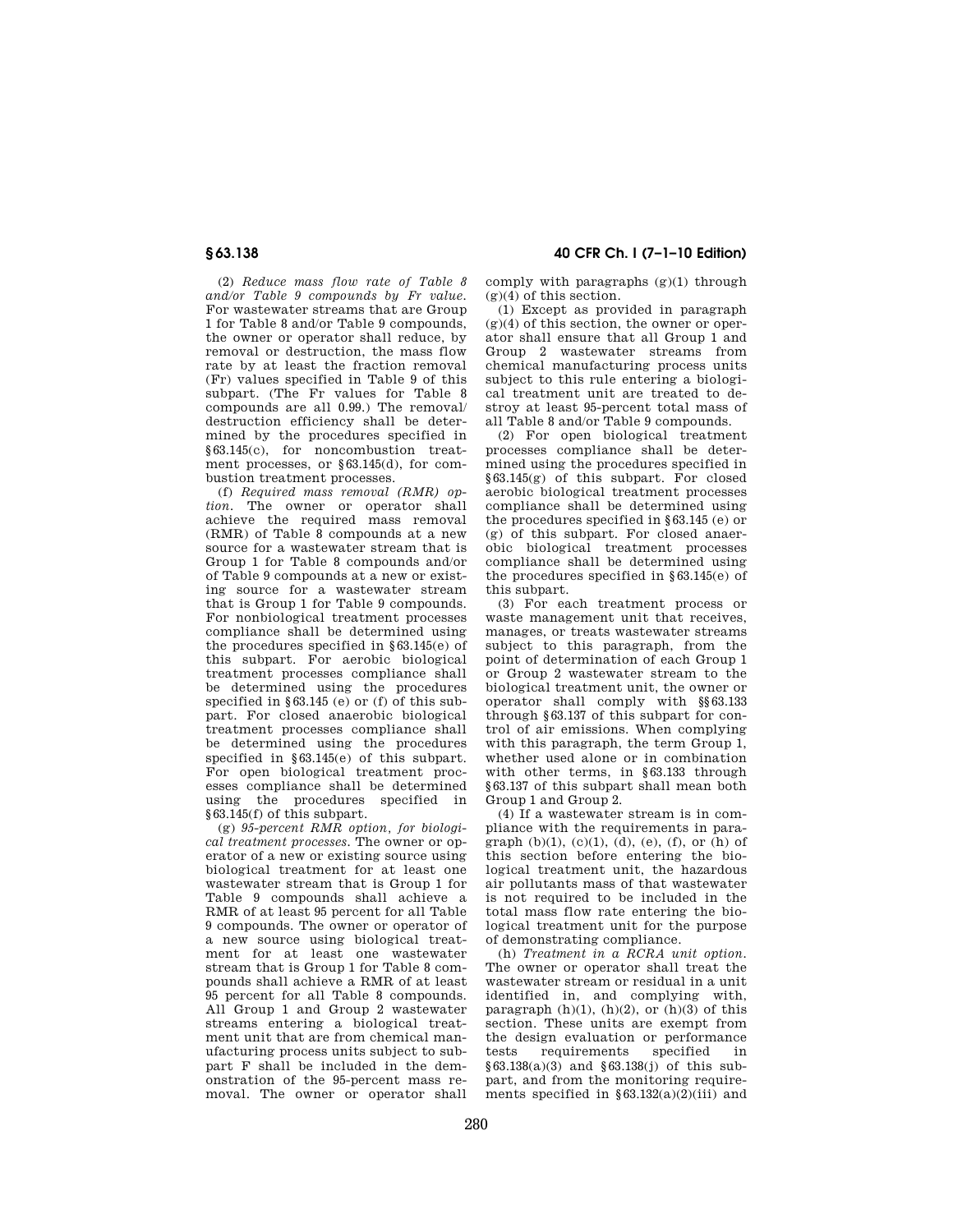§63.132(b)(3)(iii) of this subpart, as well as recordkeeping and reporting requirements associated with monitoring and performance tests.

(1) The wastewater stream or residual is discharged to a hazardous waste incinerator for which the owner or operator has been issued a final permit under 40 CFR part 270 and complies with the requirements of 40 CFR part 264, subpart O, or has certified compliance with the interim status requirements of 40 CFR part 265, subpart O;

(2) The wastewater stream or residual is discharged to a process heater or boiler burning hazardous waste for which the owner or operator:

(i) Has been issued a final permit under 40 CFR part 270 and complies with the requirements of 40 CFR part 266, subpart H; or

(ii) Has certified compliance with the interim status requirements of 40 CFR part 266, subpart H.

(3) The wastewater stream or residual is discharged to an underground injection well for which the owner or operator has been issued a final permit under 40 CFR part 270 or 40 CFR part 144 and complies with the requirements of 40 CFR part 122. The owner or operator shall comply with all applicable requirements of this subpart prior to the point where the wastewater enters the underground portion of the injection well.

(i) *One megagram total source mass flow rate option.* A wastewater stream is exempt from the requirements of paragraphs (b) and (c) of this section if the owner or operator elects to comply with either paragraph  $(i)(1)$  or  $(2)$  of this section, and complies with paragraph (i)(3) of this section.

(1) *All Group 1 wastewater streams at the source.* The owner or operator shall demonstrate that the total source mass flow rate for Table 8 and/or Table 9 compounds is less than 1 megagram per year using the procedures in paragraphs  $(i)(1)(i)$  and  $(i)(1)(ii)$  of this section. The owner or operator shall include all Group 1 wastewater streams at the source in the total source mass flow rate. The total source mass flow rate shall be based on the mass as calculated before the wastewater stream is treated. The owner or operator who meets the requirements of this paragraph (i)(1) is exempt from the requirements of §§63.133 through 63.137.

(i) Calculate the annual average mass flow rate for each Group 1 wastewater stream by multiplying the annual average flow rate of the wastewater stream, as determined by procedures specified in §63.144(c), times the total annual average concentration of Table 8 and/or Table 9 compounds, as determined by procedures specified in §63.144(b) of this subpart. (The mass flow rate of compounds in a wastewater stream that is Group 1 for both Table 8 and Table 9 compounds should be included in the annual average mass flow rate only once.)

(ii) Calculate the total source mass flow rate from all Group 1 wastewater streams by adding together the annual average mass flow rate calculated for each Group 1 wastewater stream.

(2) *Untreated and partially treated Group 1 wastewater streams.* The owner or operator shall demonstrate that the total source mass flow rate for untreated Group 1 wastewater streams and Group 1 wastewater streams treated to levels less stringent than required in paragraph (b) or (c) of this section is less than 1 megagram per year using the procedures in paragraphs  $(i)(2)(i)$  and  $(i)(2)(ii)$  of this section. The owner or operator shall manage these wastewater streams in accordance with paragraph  $(i)(2)(iii)$  of this section, and shall comply with paragraph (i)(3) of this section.

(i) Calculate the annual average mass flow rate in each wastewater stream by multiplying the annual average flow rate of the wastewater stream, as determined by procedures specified in §63.144(c), times the total annual average concentration of Table 8 and/or Table 9 compounds, as determined by procedures specified in §63.144(b). (The mass flow rate of compounds in a wastewater stream that are Group 1 for both Table 8 and Table 9 compounds should be included in the annual average mass flow rate only once.) When determining the total source mass flow rate for the purposes of paragraph  $(i)(2)(i)(B)$  of this section, the concentration and flow rate shall be determined at the location specified in para $graph (i)(2)(i)(B)$  of this section and not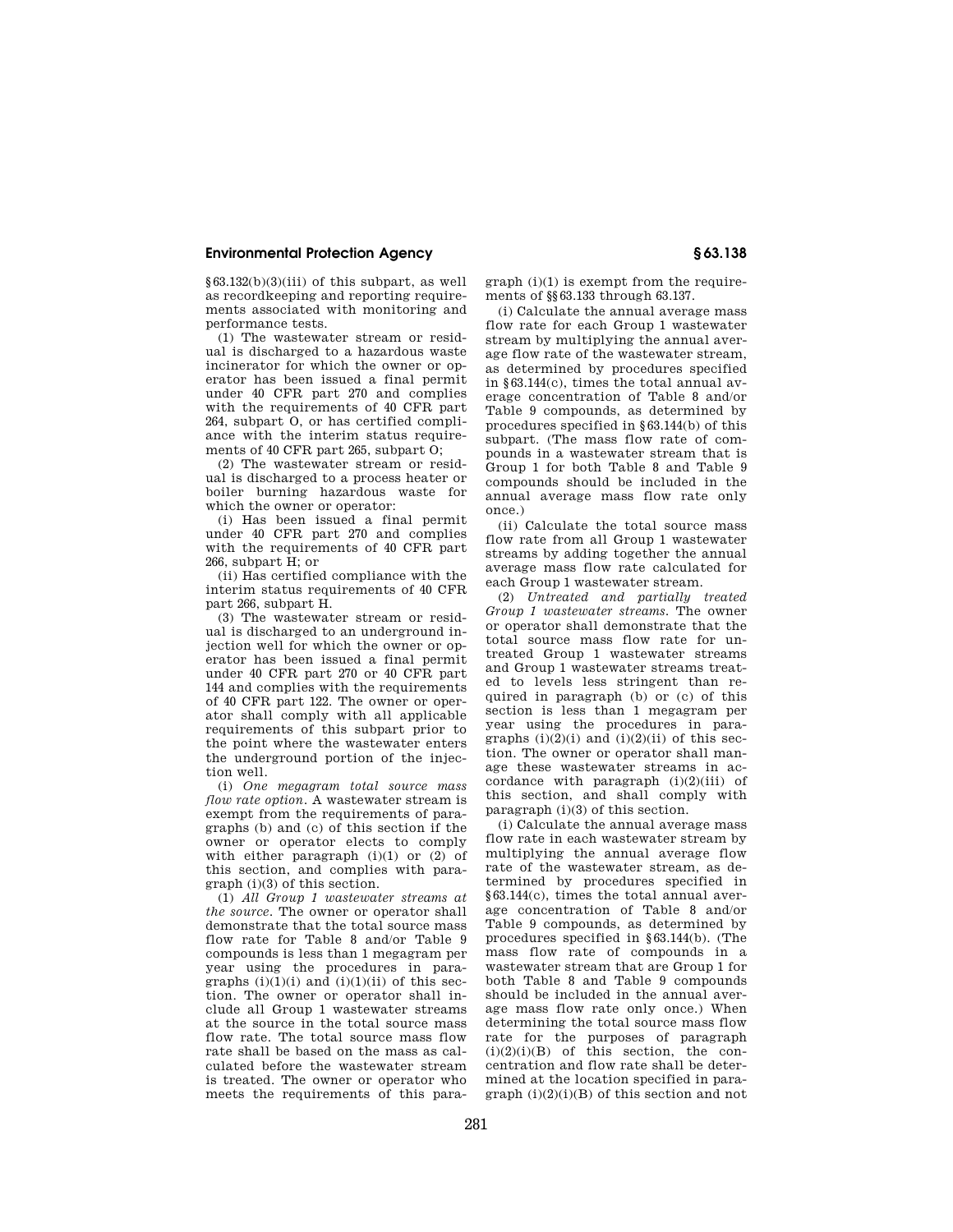at the location specified in §63.144(b) and (c).

(A) For each untreated Group 1 wastewater stream, the annual average flow rate and the total annual average concentration shall be determined for that stream's point of determination.

(B) For each Group 1 wastewater stream that is treated to levels less stringent than those required by paragraph (b) or (c) of this section, the annual average flow rate and total annual average concentration shall be determined at the discharge from the treatment process or series of treatment processes.

(C) The annual average mass flow rate for Group 1 wastewater streams treated to the levels required by paragraph  $(b)$  or  $(c)$  of this section is not included in the calculation of the total source mass flow rate.

(ii) The total source mass flow rate shall be calculated by summing the annual average mass flow rates from all Group 1 wastewater streams, except those excluded by paragraph  $(i)(2)(i)(C)$ of this section.

(iii) The owner or operator of each waste management unit that receives, manages, or treats a partially treated wastewater stream prior to or during treatment shall comply with the requirements of §§63.133 through 63.137, as applicable. For a partially treated wastewater stream that is stored, conveyed, treated, or managed in a waste management unit meeting the requirements of §§63.133 through 63.137, the owner or operator shall follow the procedures in paragraph  $(i)(2)(i)(B)$  of this section to calculate mass flow rate. A wastewater stream, either untreated or partially treated, where the mass flow rate has been calculated following the procedures in paragraph  $(i)(2)(i)(A)$  of this section, is exempt from the requirements of §§63.133 through 63.137.

(3) Wastewater streams included in this option shall be identified in the Notification of Compliance Status required by §63.152(b).

(j) *Design evaluations or performance tests for treatment processes.* Except as provided in paragraph (j)(3) or (h) of this section, the owner or operator shall demonstrate by the procedures in either paragraph  $(j)(1)$  or  $(j)(2)$  of this section that each nonbiological treat-

**§ 63.138 40 CFR Ch. I (7–1–10 Edition)** 

ment process used to comply with paragraphs  $(b)(1)$ ,  $(c)(1)$ ,  $(e)$ , and/or  $(f)$ of this section achieves the conditions specified for compliance. The owner or operator shall demonstrate by the procedures in either paragraph (j)(1) or (j)(2) of this section that each closed biological treatment process used to comply with paragraphs (f) or (g) of this section achieves the conditions specified for compliance. If an open biological treatment unit is used to comply with paragraph (f) or (g) of this section, the owner or operator shall comply with  $\S 63.145(f)$  or  $\S 63.145(g)$ , respectively, of this subpart. Some biological treatment processes may not require a performance test. Refer to §63.145(h) and table 36 of this subpart to determine whether the open biological treatment process meets the criteria that exempt the owner or operator from conducting a performance test.

(1) A design evaluation and supporting documentation that addresses the operating characteristics of the treatment process and that is based on operation at a representative wastewater stream flow rate and a concentration under which it would be most difficult to demonstrate compliance. For closed biological treatment processes, the actual mass removal shall be determined by a mass balance over the unit. The mass flow rate of Table 8 or Table 9 compounds exiting the treatment process shall be the sum of the mass flow rate of Table 8 or Table 9 compounds in the wastewater stream exiting the biological treatment process and the mass flow rate of the vented gas stream exiting the control device. The mass flow rate entering the treatment process minus the mass flow rate exiting the process determines the actual mass removal.

(2) Performance tests conducted using test methods and procedures that meet the applicable requirements specified in §63.145 of this subpart.

(3) The provisions of paragraphs  $(j)(1)$ and (j)(2) of this section do not apply to design stream strippers which meet the requirements of paragraph (d) of this section.

(k) *Residuals.* For each residual removed from a Group 1 wastewater stream, the owner or operator shall control for air emissions by complying